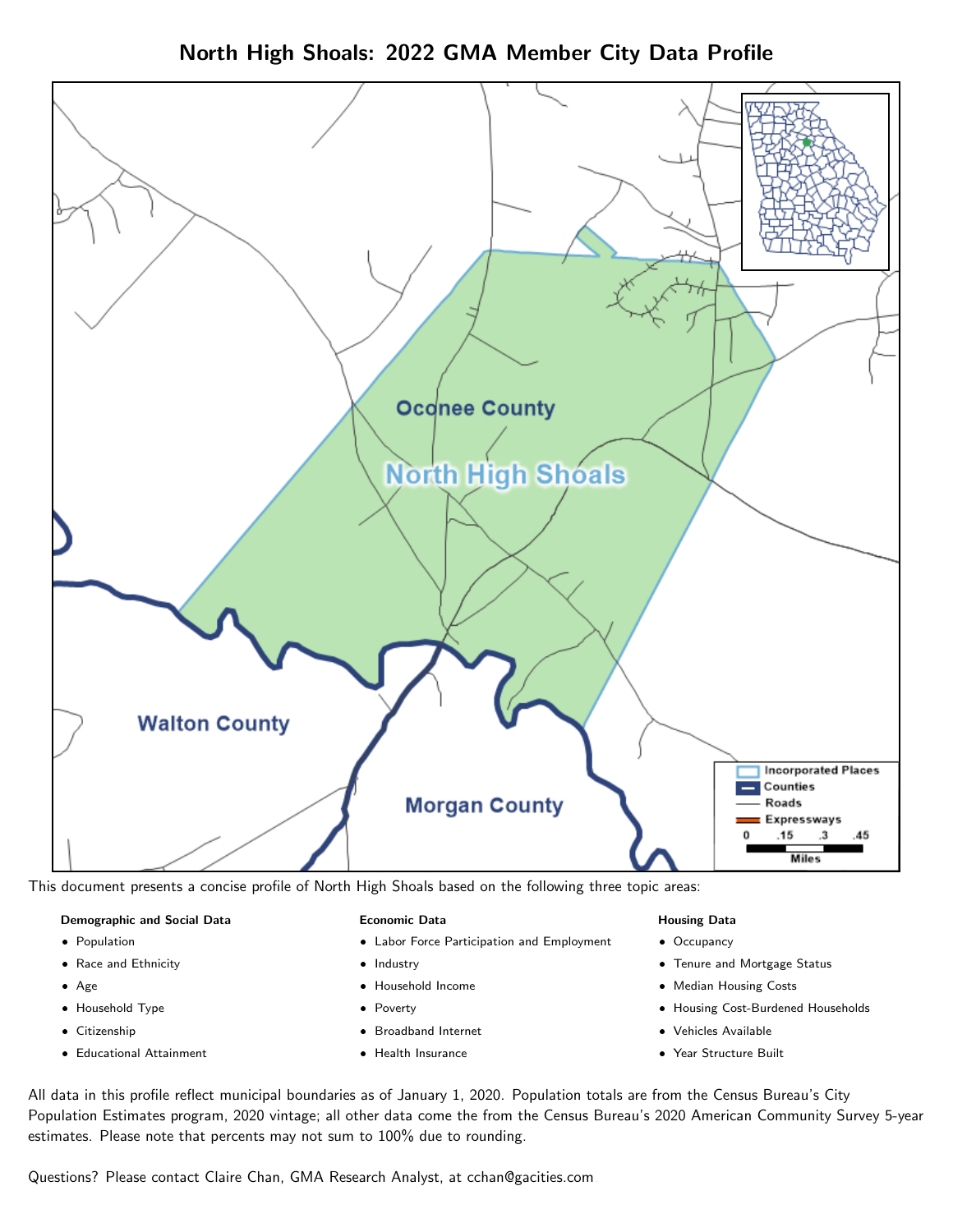# North High Shoals: Demographic and Social



Age 0% 2% 4% 6% 8% Male **Female** 8% 6% 4% 2% 85 and over 80-84 75-79 70-74 65-69 60-64 55-59 50-54 45-49 40-44 35-39 30-34 25-29 20-24 15-19 10-14 5-9 Under 5

**Citizenship** 



Source: American Community Survey, 2020 5-year estimates, table B05002 Source: American Community Survey, 2020 5-year estimates, table B15002

Race and Ethnicity



Source: U.S. Census Bureau, City Population Estimates, 2020 vintage Source: American Community Survey, 2020 5-year estimates, table B03002

### Household Type



Source: American Community Survey, 2020 5-year estimates, table B01001 Source: American Community Survey, 2020 5-year estimates, table B11001

### Educational Attainment



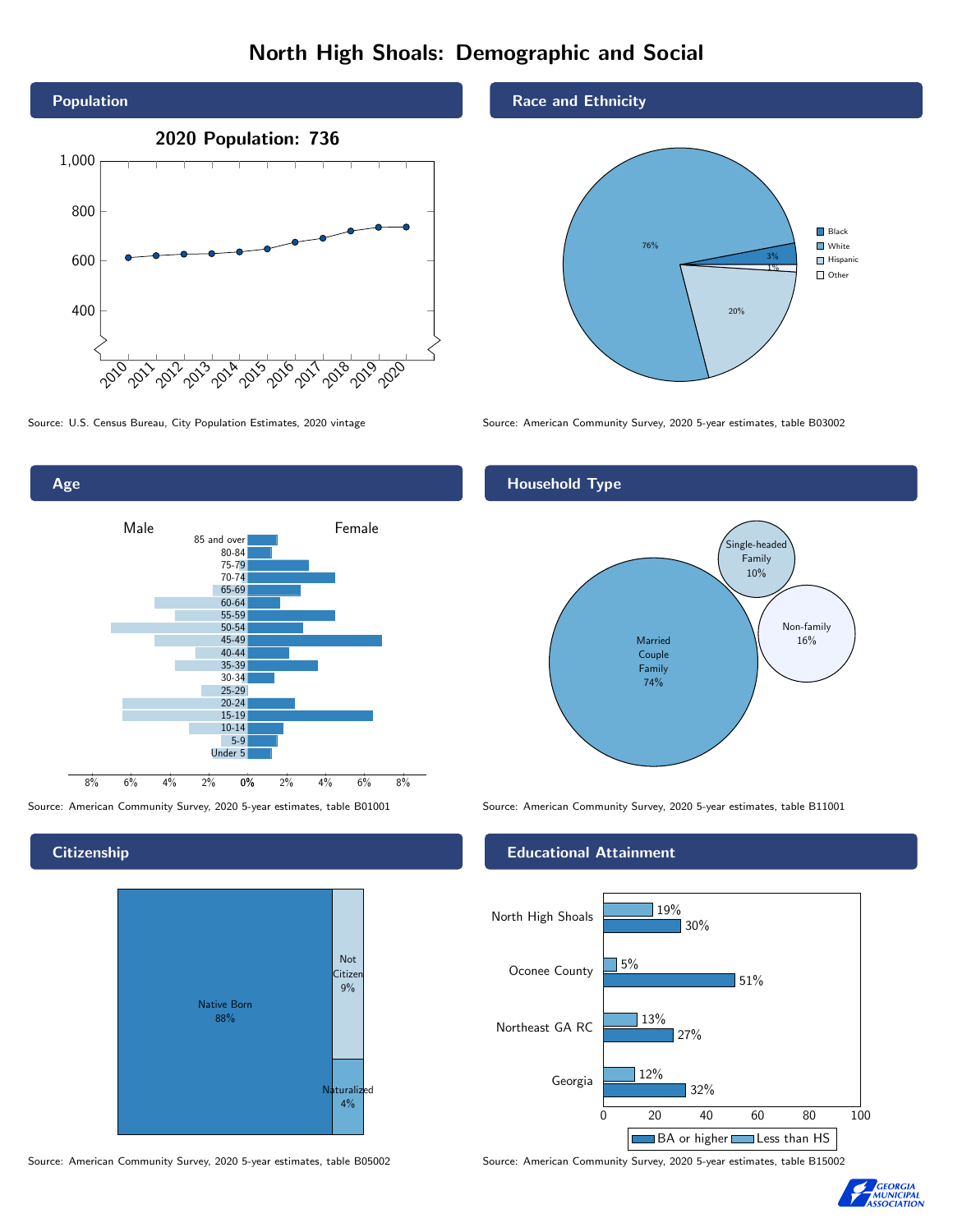# North High Shoals: Economic



Source: American Community Survey, 2020 5-year estimates, table B23001 Note: Unemployment rate is based upon the civilian labor force.

## Household Income 0 50,000 100,000 150,000 200,000 250,000 Georgia Northeast GA RC Oconee County North High Shoals \$85,691 \$76,915 \$137,349 \$103,195 \$61,224 \$57,901 \$95,064 \$72,917

Source: American Community Survey, 2020 5-year estimates, tables B19013 and B19025 Source: American Community Survey, 2020 5-year estimates, table B17010

Mean Median



#### Industry

| Agriculture, forestry, fishing and hunting, and mining      | 20%   |
|-------------------------------------------------------------|-------|
| Construction                                                | $1\%$ |
| Manufacturing                                               | 5%    |
| <b>Wholesale Trade</b>                                      | 2%    |
| Retail Trade                                                | 13%   |
| Transportation and warehousing, and utilities               | $4\%$ |
| Information                                                 | $2\%$ |
| Finance and insurance, real estate, rental, leasing         | 3%    |
| Professional, scientific, mgt, administrative, waste mgt    | 9%    |
| Educational services, and health care and social assistance | 25%   |
| Arts, entertainment, recreation, accommodation, food        | 11%   |
| service                                                     |       |
| Other services, except public administration                | $2\%$ |
| Public administration                                       | $4\%$ |

Source: American Community Survey, 2020 5-year estimates, table C24030

#### **Poverty**



#### Health Insurance



Source: American Community Survey, 2020 5-year estimates, table B28002 Source: American Community Survey, 2020 5-year estimates, table B18135